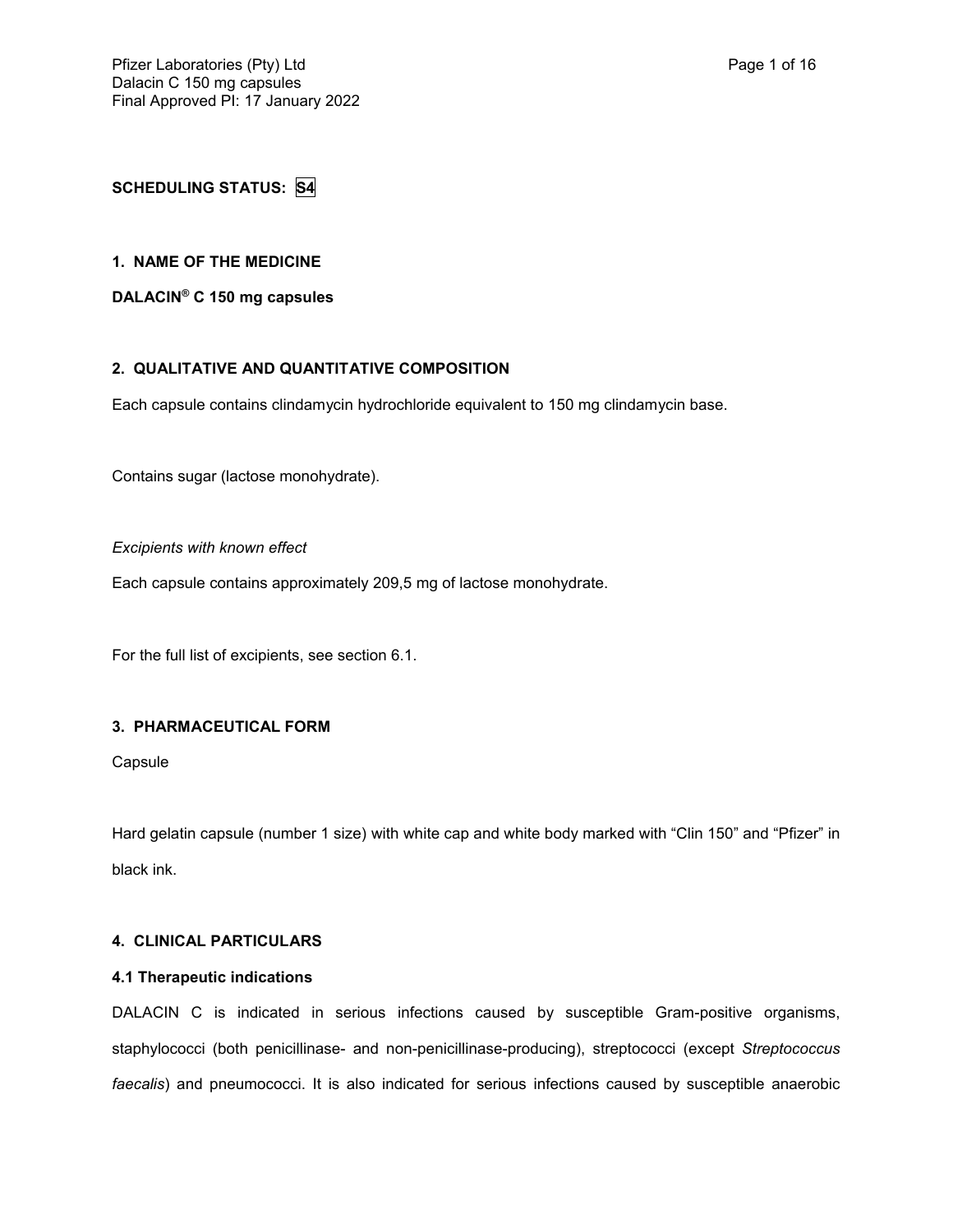pathogens. *In vitro* susceptibility studies should be performed. Infections due to sensitive organisms

which respond to an effective dose of this oral preparation include infections of the:

- Upper respiratory tract including pharyngitis, tonsillitis, sinusitis, otitis media.
- Lower respiratory tract including bronchitis and pneumonia.
- Skin and soft tissue including abscesses, cellulitis, infected wounds, and dental infections (periapical abscesses and gingivitis).
- Bones and joints including acute and chronic osteomyelitis.

Bacteraemia has responded to the usually recommended dosages.

# **4.2 Posology and method of administration**

# **Posology**

# *Adults*

*Mild to moderately severe infections*

150 mg approximately every six hours.

# *Severe infections*

Up to 450 mg every six hours.

# *Elderly patients*

The half-life, volume of distribution, clearance and extent of absorption after administration of DALACIN C are not altered by increased age. Analysis of data from clinical studies has not revealed any age-related increase in toxicity. Dosage requirements in elderly patients, therefore, should not be influenced by age alone.

# *Paediatric population*

*Mild infections*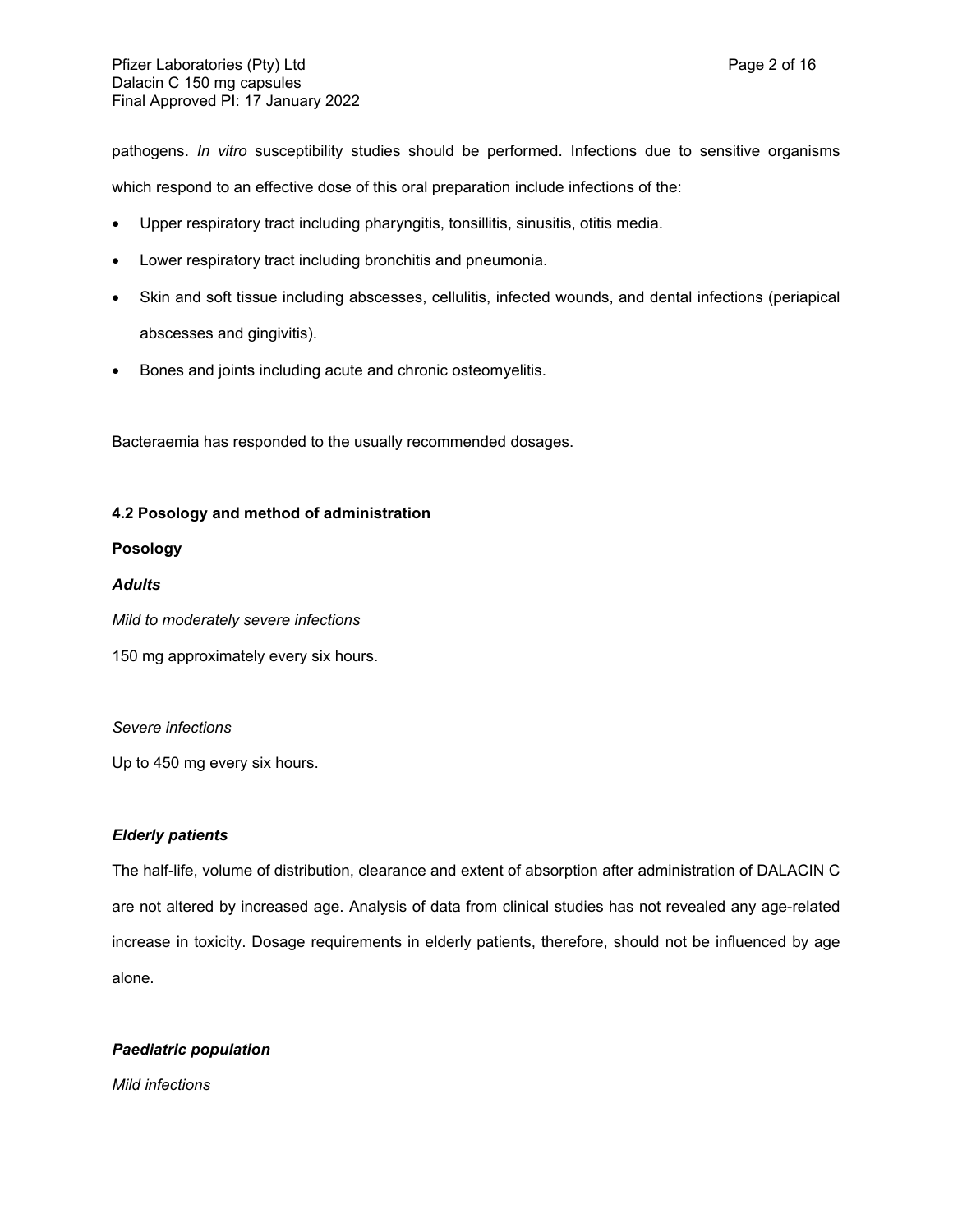8 - 12 mg/kg/day divided into 3 or 4 equal doses.

#### *Moderately severe infections*

13 - 16 mg/kg/day divided into 3 or 4 equal doses.

#### *Severe infections*

17 - 25 mg/kg/day divided into 3 or 4 equal doses.

DALACIN C capsules should only be used for children who are able to swallow capsules. Do not give DALACIN C capsules to children weighing less than 10 kg. The use of whole capsules may not be suitable to provide the exact mg/kg doses required for the treatment of children.

### *Patients with renal and hepatic impairment*

DALACIN C dosage modification is not necessary in patients with renal or hepatic insufficiency (see section 5.2).

During prolonged therapy, periodic liver and kidney function tests and blood counts should be performed. Patients with severe renal or severe hepatic disease or with severe metabolic aberrations should be dosed with caution and serum clindamycin levels monitored during high dose therapy.

*Note:* With ß-haemolytic streptococcal infections, treatment should continue for at least ten days to diminish the likelihood of subsequent severe complications such as rheumatic fever or glomerulonephritis.

### **Method of administration**

For oral use.

Capsules should be taken with a full glass of water to avoid the possibility of oesophageal irritation.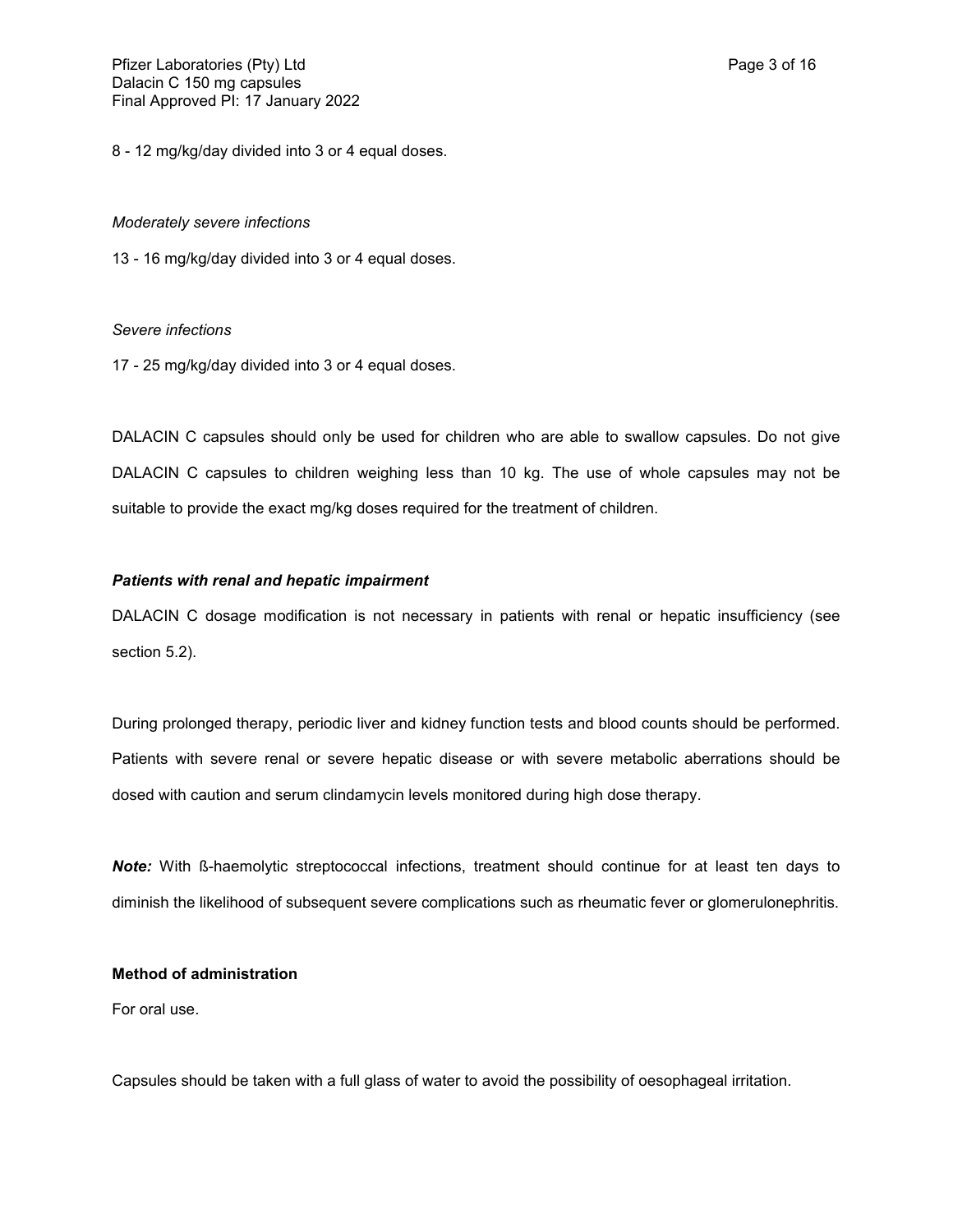The capsules must be swallowed whole and not chewed, crushed or opened because of unpleasant taste and possible buccal and oesophageal irritation.

Absorption of DALACIN C is not appreciably modified by the presence of food.

### **4.3 Contraindications**

- Patients with known hypersensitivity to clindamycin, lincomycin or doxorubicin or to any of the excipients of DALACIN C (listed in section 6.1).
- Patients with diarrhoeal states or gastrointestinal disease, particularly those with a history of colitis.
- Safety for use in pregnancy has not been established.
- Clindamycin has been reported to appear in breast milk. Do not use in lactation.

#### **4.4 Special warnings and precautions for use**

Prescribers should adhere to the principles of antibiotic stewardship.

Severe hypersensitivity reactions, including severe skin reactions such as drug reaction with eosinophilia and systemic symptoms (DRESS), Stevens-Johnson syndrome (SJS), toxic epidermal necrolysis (TEN), and acute generalised exanthematous pustulosis (AGEP) have been reported in patients receiving DALACIN C therapy. If a hypersensitivity or severe skin reaction occurs, DALACIN C should be discontinued and appropriate therapy should be initiated (see sections 4.3 and 4.8).

DALACIN C should only be used in the treatment of serious infections. In considering the use of the product, the health care provider should bear in mind the type of infection and the potential hazard of diarrhoea which may develop, since cases of colitis have been reported following the administration of DALACIN C.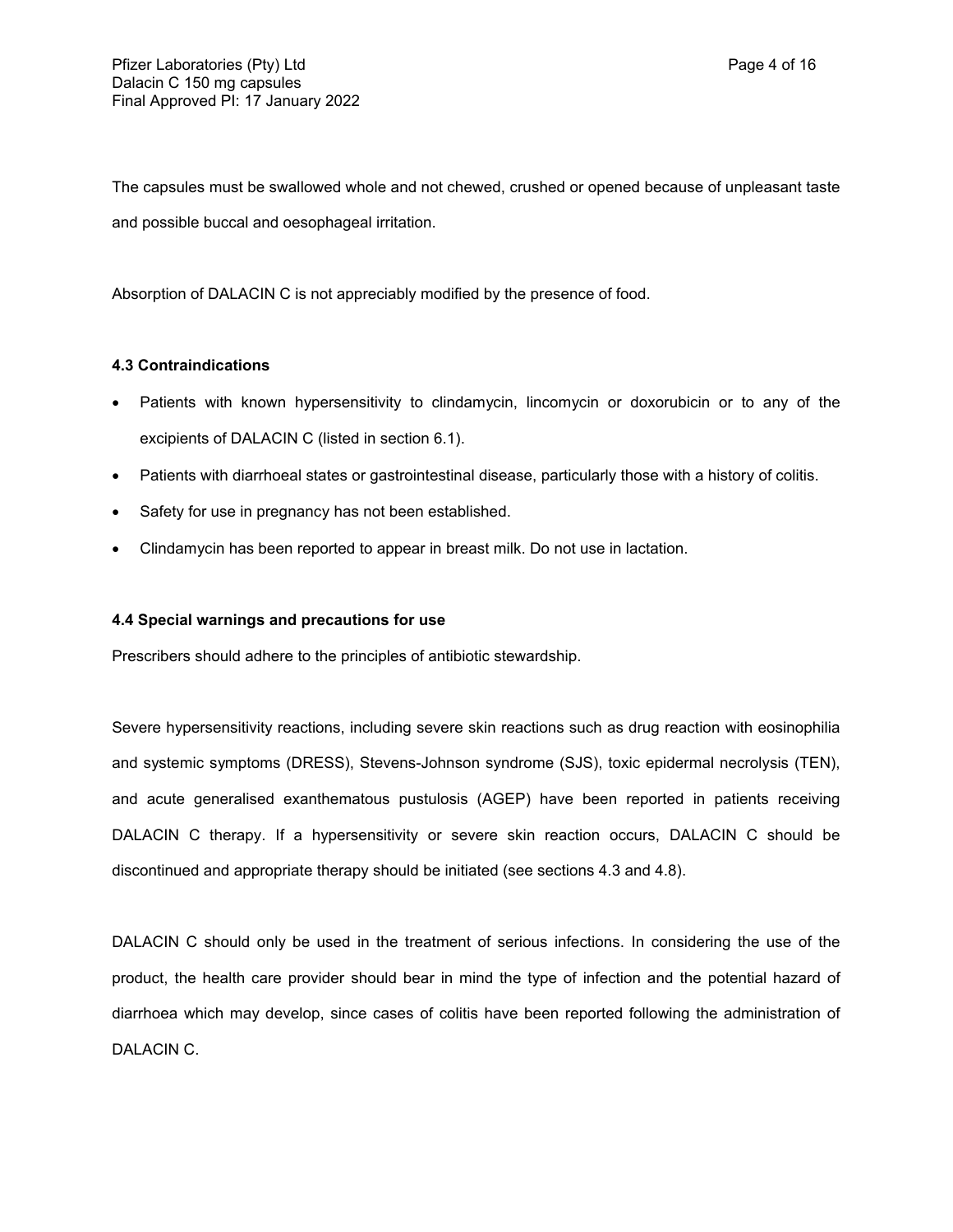DALACIN C-associated colitis may end fatally. Toxins produced by *Clostridium difficile* are regarded as the principal cause of antibiotic-associated colitis. Colitis has a clinical spectrum from mild, watery diarrhoea to severe, persistent diarrhoea, leucocytosis, fever and severe abdominal cramps which may be associated with the passage of blood and mucus which, if allowed to progress, may produce peritonitis, shock and toxic megacolon. Diagnosis is made on basis of the clinical symptoms and can be substantiated by endoscopic demonstration of pseudomembranous colitis. The presence of the disease may be further confirmed by culture of the stool for *Clostridium difficile* on selective media and assay of the stool specimen for the toxin(s) of the *C. difficile.* Antibiotic-associated colitis has occurred during the administration or even two to three weeks following administration of DALACIN C. The disease is likely to take a more severe course in older patients or in patients who are debilitated. For treatment of antibioticassociated colitis see section below.

### *Treatment of antibiotic-associated colitis*

If persistent diarrhoea occurs during therapy, DALACIN C should be discontinued. Significant diarrhoea occurring up to several weeks post-therapy should be managed as if antibiotic-associated.

- *Mild colitis:* May respond to discontinuation of DALACIN C alone.
- *Moderate colitis:* Discontinue DALACIN C and treat with fluid, electrolyte and protein replacement.
- *Severe colitis:* In cases not responding to the above, discontinue DALACIN C and treat with appropriate fluid, electrolyte and protein supplementation and with one of the following:
	- $\circ$  vancomycin 125 to 500 mg orally, every 6 hours for 5 to 10 days
	- $\circ$  metronidazole 250 to 500 mg orally, every 8 hours
	- o cholestyramine 4 grams orally, four times a day

Relapses must be treated with a second course of the above medicines.

Cholestyramine and colestipol resins bind to *C. difficile* toxin *in vitro*. When administered concurrently with vancomycin, it is advisable to administer the medicines several hours apart since the resins have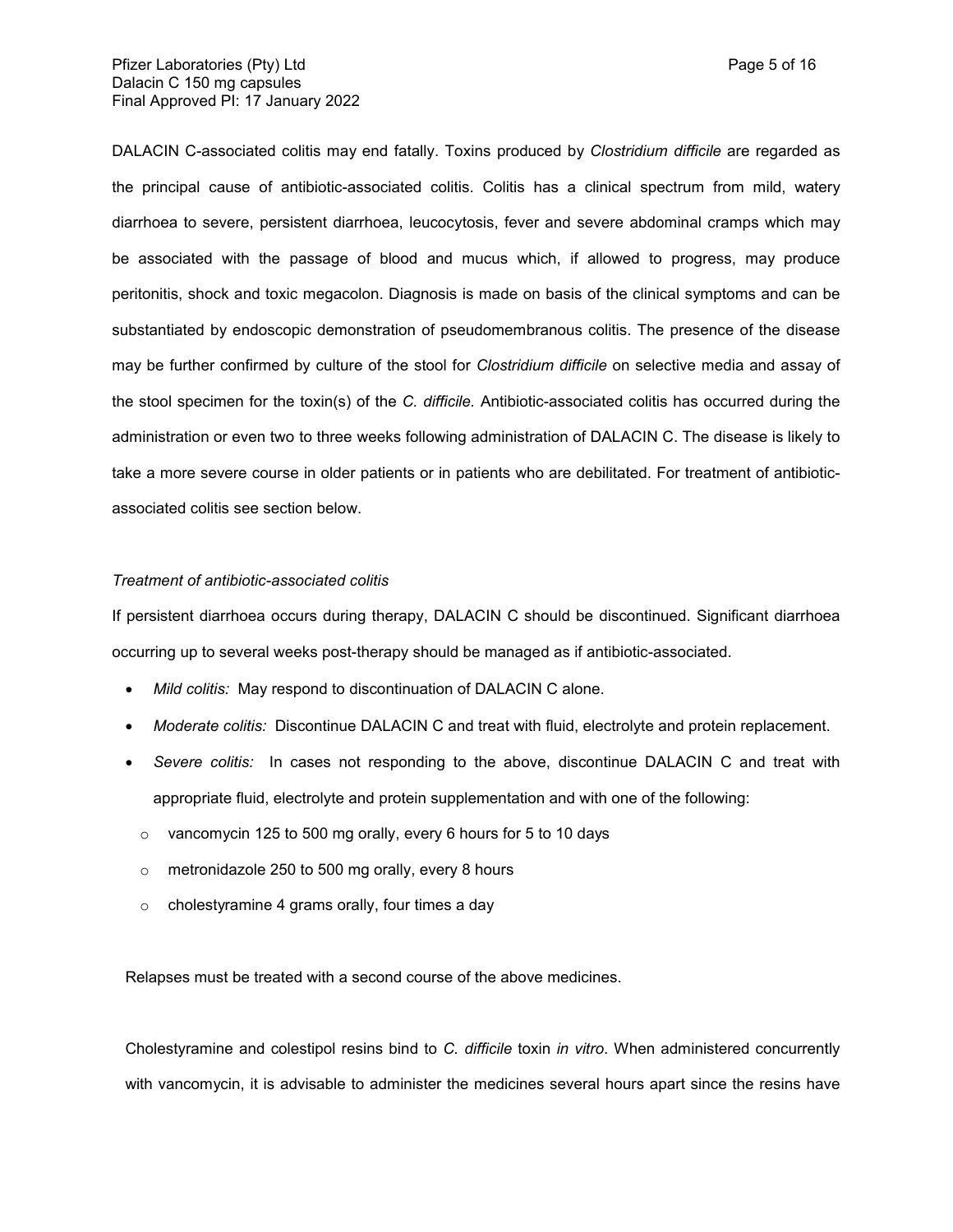been shown to bind to oral vancomycin.

Anti-peristaltic anti-diarrhoeals are not recommended since they may delay the removal of toxins from the colon, thereby prolonging and/or worsening the condition.

Cross-resistance has been demonstrated between lincomycin hydrochloride and DALACIN C.

Since DALACIN C does not diffuse adequately into cerebrospinal fluid, it should not be used in the treatment of meningitis.

DALACIN C should be prescribed with caution in atopic individuals or in patients with a history of gastrointestinal disease, particularly colitis.

Acute kidney injury, including acute renal failure, has been reported infrequently. In patients suffering from pre-existing renal dysfunction or taking concomitant nephrotoxic medicines, monitoring of renal function should be considered (see section 4.8).

The use of antibiotics may result in overgrowth of non-susceptible organisms, particularly yeasts. Should superinfections occur, appropriate measures should be taken as indicated by the clinical situation.

### *Lactose intolerance*

DALACIN C contains lactose. Patients with rare hereditary problems of galactose intolerance, total lactase deficiency or glucose-galactose malabsorption should not take this medicine.

### **4.5 Interaction with other medicines and other forms of interaction**

DALACIN C has been shown to have neuromuscular blocking properties that may enhance the action of other neuromuscular blocking medicines. Therefore, it should be used with caution in patients receiving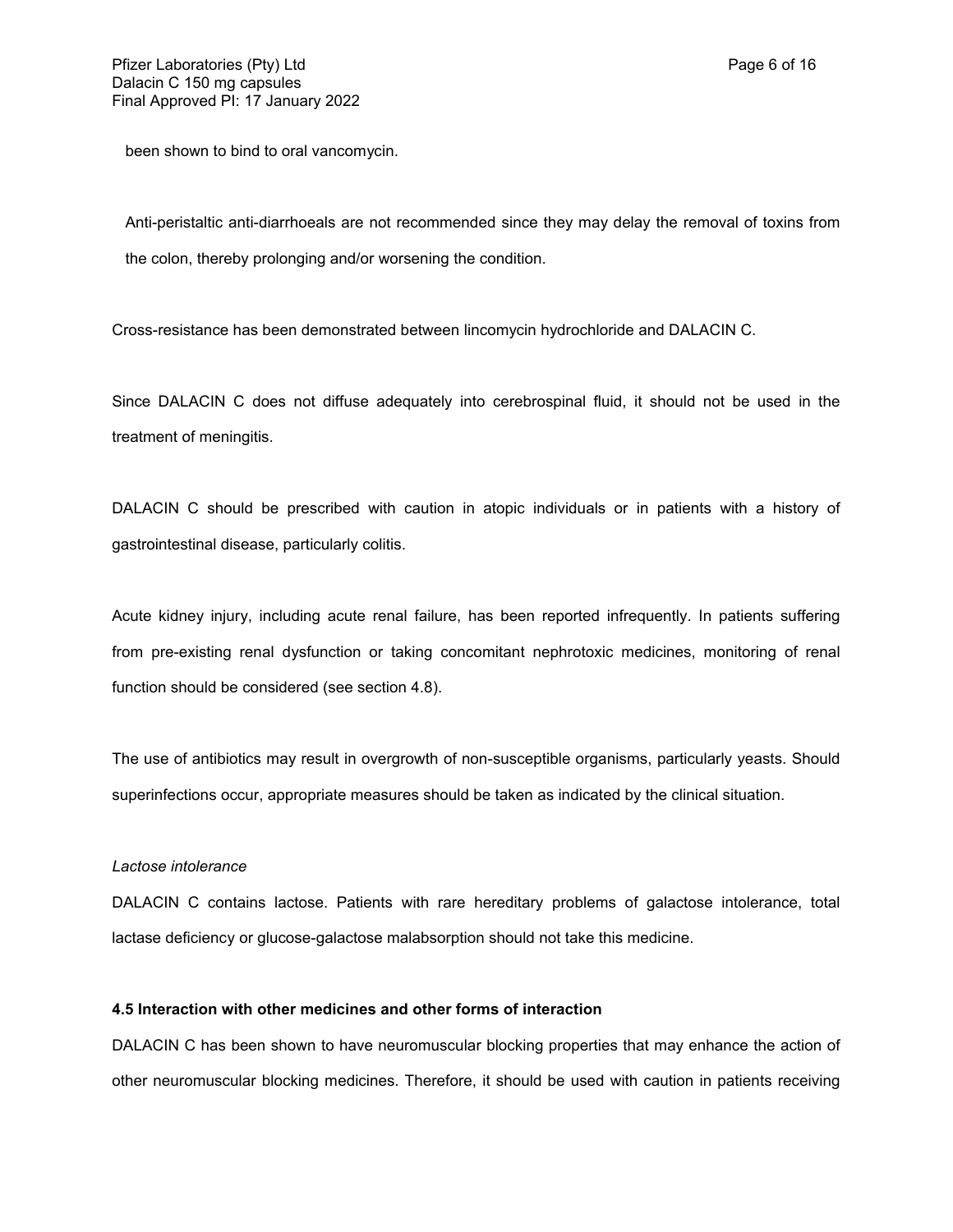such medicines.

#### *Co-administration of DALACIN C with inhibitors of CYP3A4 and CYP3A5*

DALACIN C is metabolised predominantly by CYP3A4, and to a lesser extent by CYP3A5, to the major metabolite clindamycin sulfoxide and minor metabolite N-desmethylclindamycin. Therefore, inhibitors of CYP3A4 and CYP3A5 may reduce DALACIN C clearance and inducers of these isoenzymes may increase DALACIN C clearance. In the presence of strong CYP3A4 inducers such as rifampicin, monitor for loss of effectiveness.

*In vitro* studies indicate that DALACIN C does not inhibit CYP1A2, CYP2C9, CYP2C19, CYP2E1 or CYP2D6 and only moderately inhibits CYP3A4. Therefore, clinically important interactions between DALACIN C and co-administered medicines metabolised by these CYP enzymes are unlikely.

#### **4.6 Fertility, pregnancy and lactation**

#### **Pregnancy**

DALACIN C is contraindicated in pregnancy as safety has not been demonstrated (see section 4.3).

DALACIN C crosses the placenta in humans. After multiple doses, amniotic fluid concentrations were approximately 30 % of maternal blood concentrations*.*

#### **Breastfeeding**

DALACIN C has been reported to appear in human breast milk in ranges from  $\leq 0.5$  to 3,8  $\mu q/mL$ . Because of the potential for serious adverse reactions in nursing infants, DALACIN C should not be taken by breastfeeding mothers (see section 4.3).

#### **Fertility**

Fertility studies in rats treated orally with DALACIN C revealed no effects on fertility or mating ability.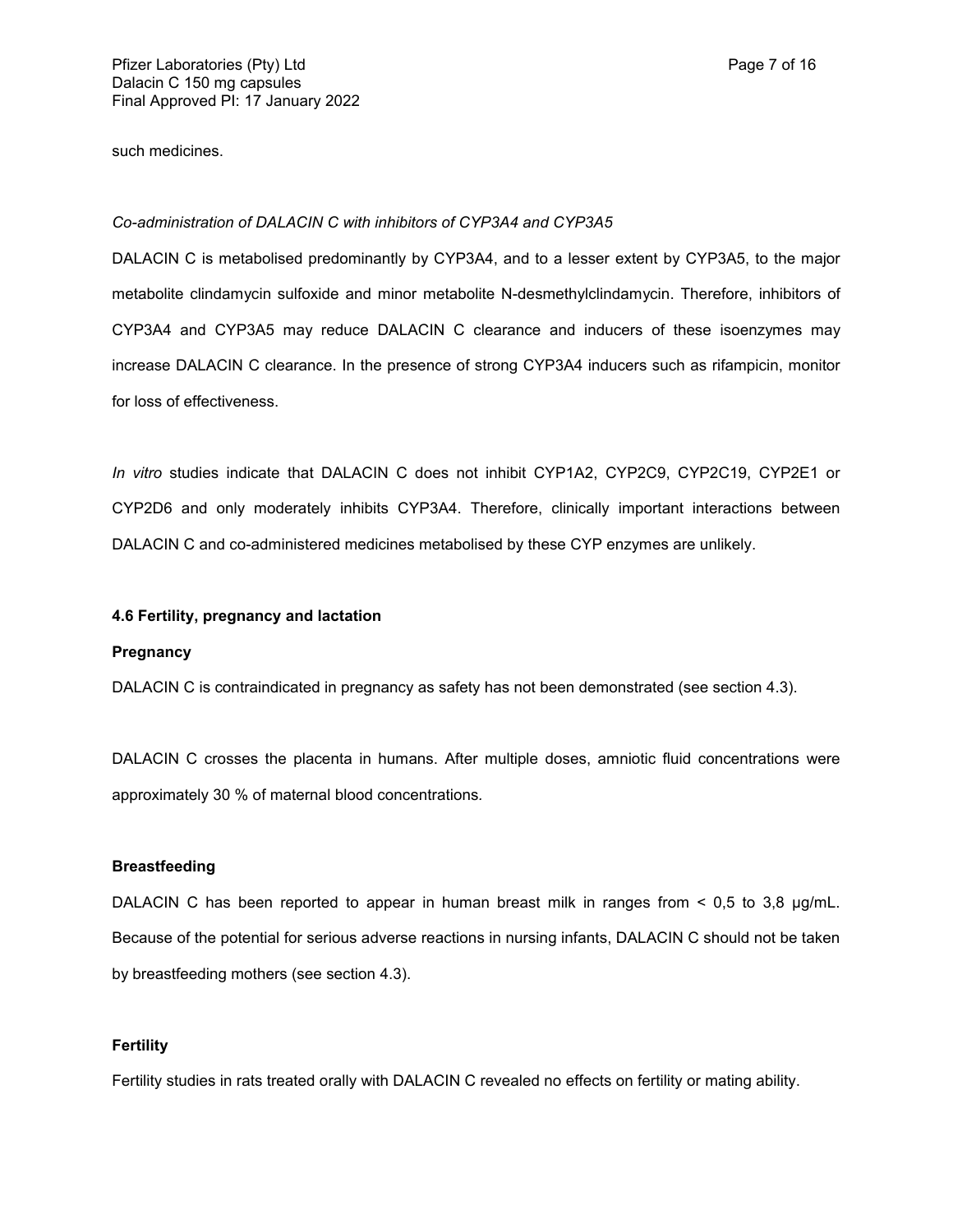## **4.7 Effects on ability to drive and use machines**

The effect of DALACIN C on the ability to drive or operate machinery has not been systematically evaluated.

# **4.8 Undesirable effects**

# *Tabulated summary of adverse reactions*

The table below lists the adverse reactions by system organ class and frequency using the following convention: Very common (≥ 1/10); common (≥ 1/100 to < 1/10); uncommon (≥ 1/1 000 to < 1/100); rare (≥ 1/10 000 to < 1/1 000); very rare (< 1/10 000) and not known (cannot be estimated from the available data).

| <b>Frequency</b> | Side effect                   |
|------------------|-------------------------------|
|                  |                               |
|                  |                               |
| Common           | Eosinophilia                  |
|                  |                               |
|                  |                               |
| Uncommon         | Dysgeusia                     |
|                  |                               |
|                  |                               |
| Common           | Diarrhoea, abdominal pain     |
|                  |                               |
| Uncommon         | Vomiting, nausea              |
| Common           | Maculopapular rash            |
|                  |                               |
|                  | Urticaria                     |
| Rare             | Erythema multiforme, pruritus |
|                  |                               |
|                  |                               |
|                  | Uncommon                      |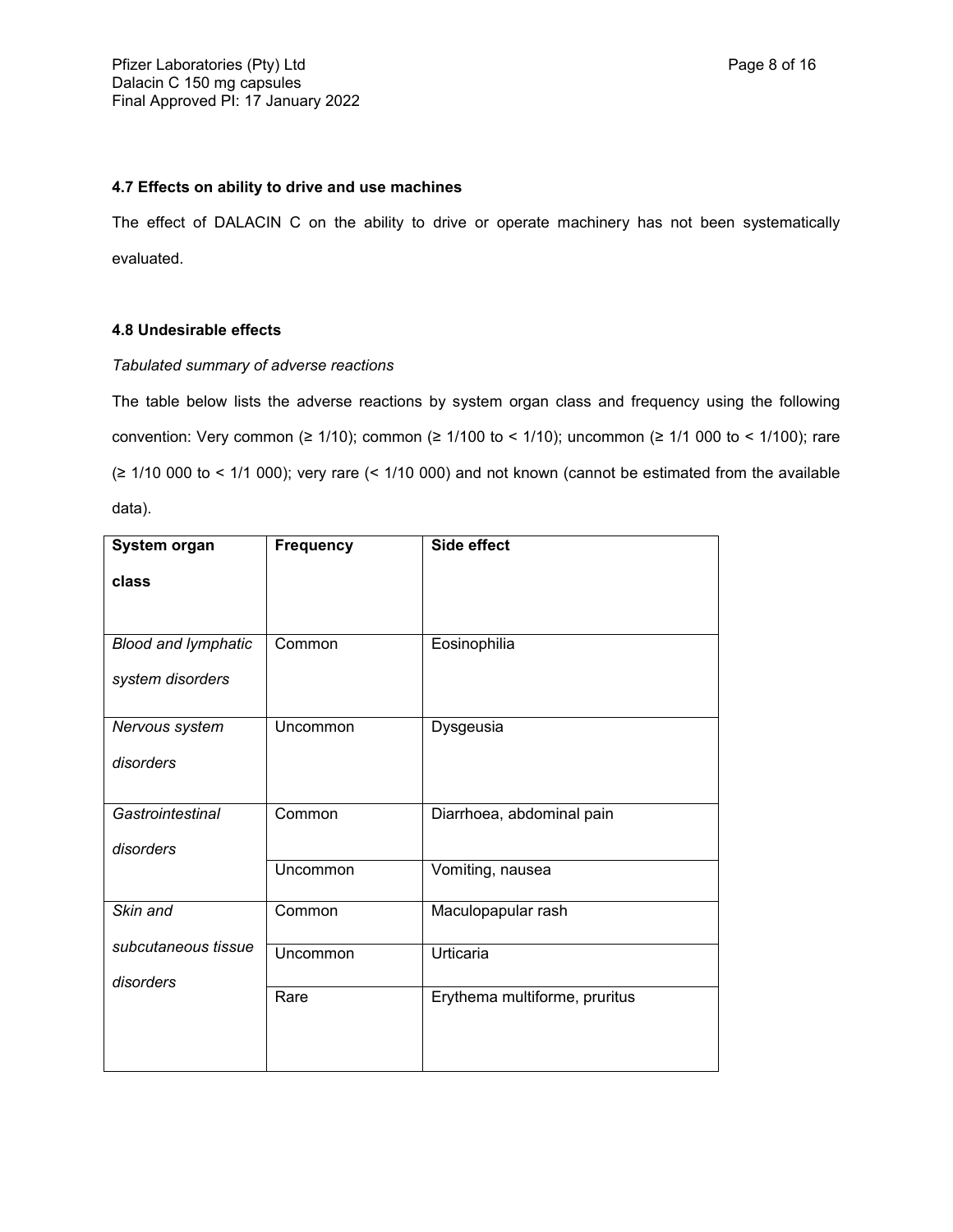| Investigations | Common | Abnormalities in liver function test |
|----------------|--------|--------------------------------------|
|                |        | (elevations of alkaline phosphatases |
|                |        | and serum transaminases)             |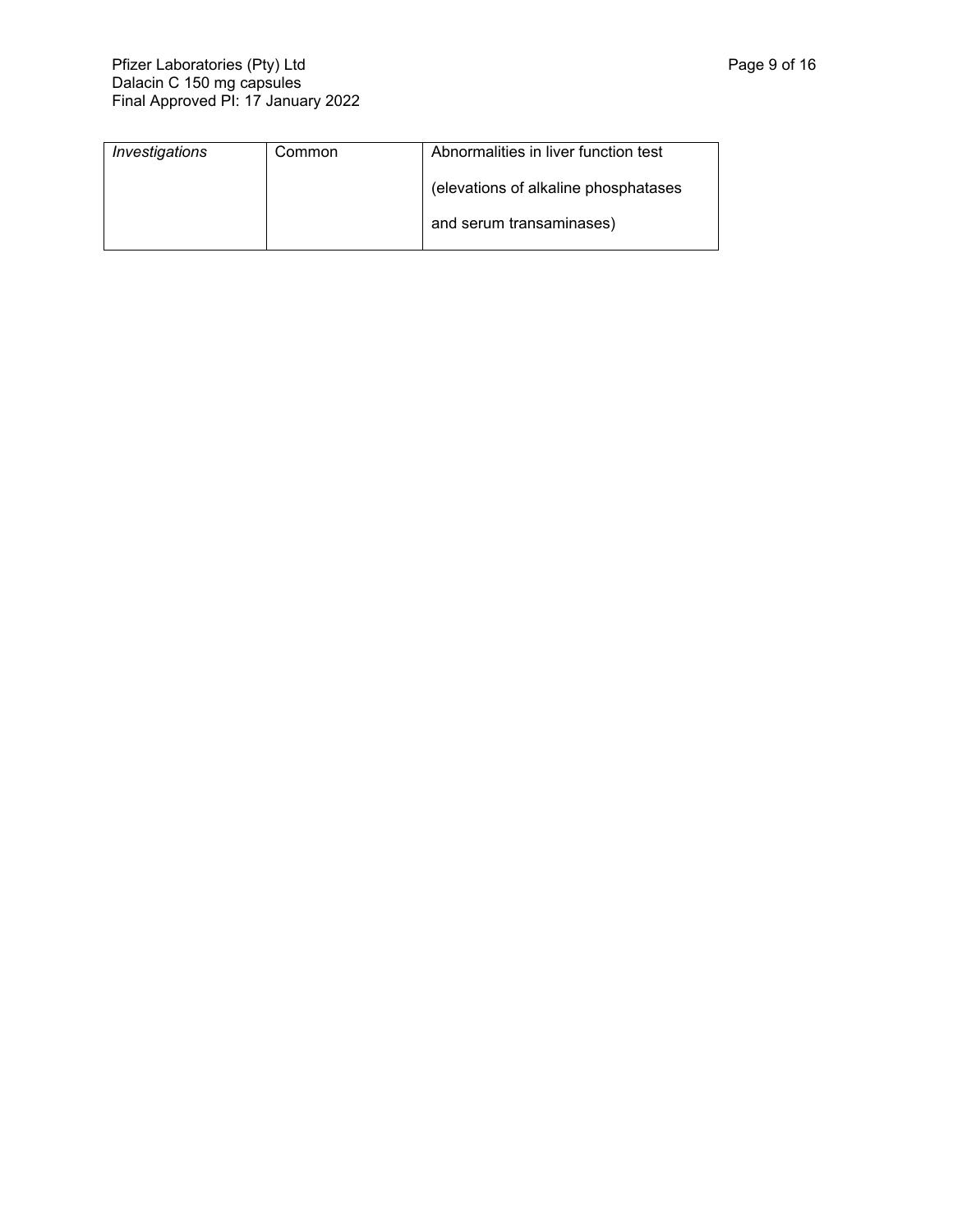# *Post-marketing experience*

Adverse reactions identified from post-marketing experience include the following:

| System organ class           | Side effect                                      |
|------------------------------|--------------------------------------------------|
| Infections and infestations  | Pseudomembranous colitis,                        |
|                              | clostridium difficile colitis, vaginal infection |
| Blood and lymphatic system   | Agranulocytosis, neutropenia, leukopenia,        |
| disorders                    | thrombocytopenia                                 |
| Immune system disorders      | Anaphylactic shock, anaphylactoid reaction,      |
|                              | anaphylactic reaction, hypersensitivity          |
| Gastrointestinal disorders   | Oesophageal ulcer, oesophagitis                  |
| Hepato-biliary disorders     | Jaundice                                         |
| Skin and subcutaneous tissue | Toxic epidermal necrolysis (TEN), Stevens-       |
| disorders                    | Johnson syndrome (SJS), drug reaction with       |
|                              | eosinophilia and systemic symptoms (DRESS),      |
|                              | acute generalised exanthematous pustulosis       |
|                              | (AGEP), angioedema, exfoliative dermatitis,      |
|                              | bullous dermatitis, morbilliform rash            |
| Renal and urinary disorders  | Acute kidney injury (see section 4.4)            |

# **Paediatric population**

Adverse reactions in children are not expected to be different than in adults.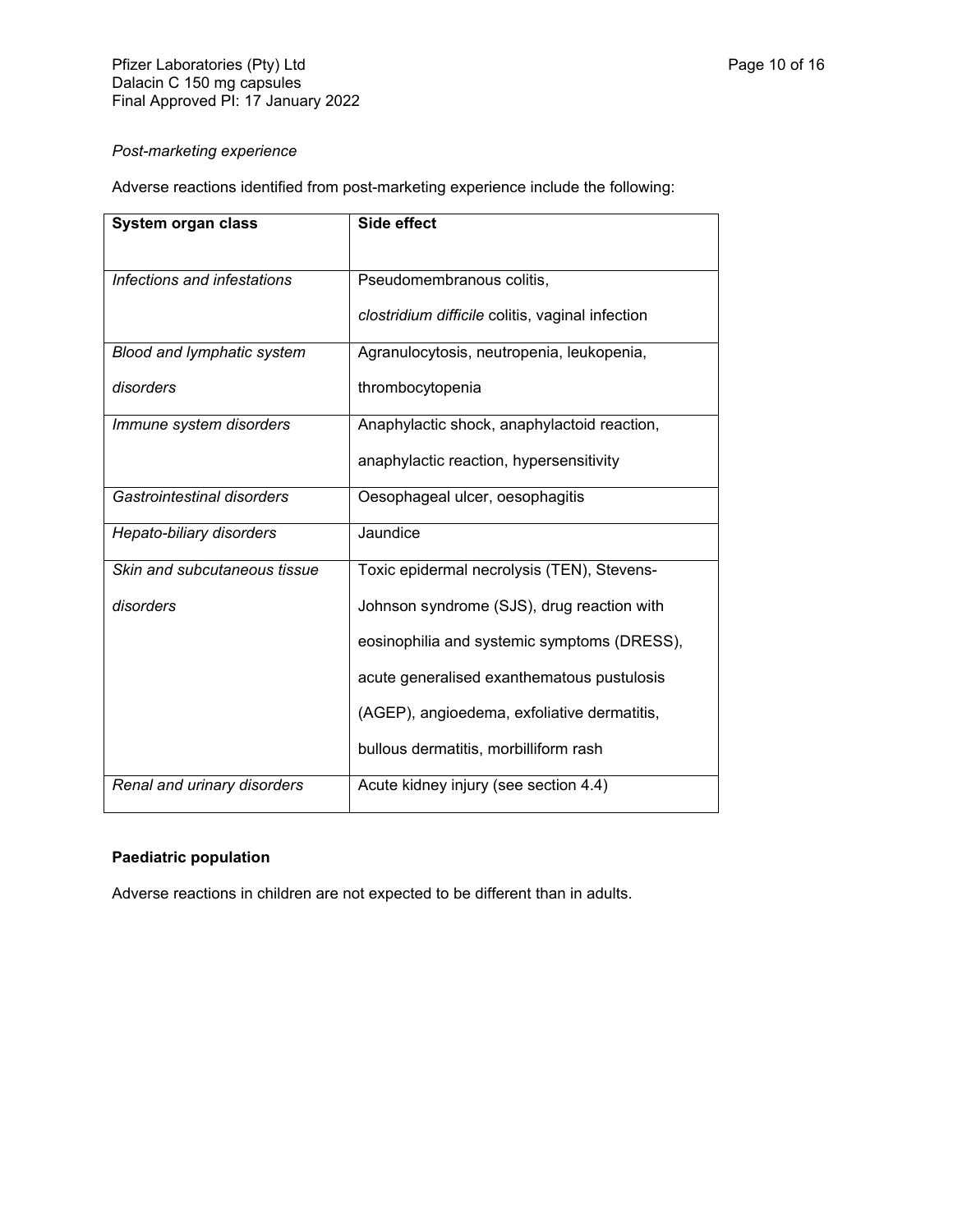#### *Reporting of suspected adverse reactions*

Reporting suspected adverse reactions after authorisation of the medicine is important. It allows continued monitoring of the benefit/risk balance of the medicine. Health care providers are asked to report any suspected adverse reactions to SAHPRA via the "**6.04 Adverse Drug Reactions Reporting Form**", found online under SAHPRA's publications: <https://www.sahpra.org.za/Publications/Index/8>

#### **4.9 Overdose**

The incidence of gastrointestinal side effects is greater with higher doses. Haemodialysis and peritoneal dialysis are not effective means of removing DALACIN C from the blood. Treatment is symptomatic and supportive.

### **5. PHARMACOLOGICAL PROPERTIES**

#### **5.1 Pharmacodynamic properties**

Category and class: A 20.1.1 Broad and medium spectrum antibiotics

Clindamycin hydrochloride is a lincosamide antibiotic that binds exclusively to the 50 S subunit of bacterial ribosomes and suppresses protein synthesis. The action of clindamycin is predominantly bacteriostatic. Clindamycin hydrochloride has antibacterial activity against gram-positive organisms and a lower order of activity against gram-negative organisms. *In vitro* activity does not necessarily imply *in vivo* efficacy. Clindamycin hydrochloride is not active against most strains of *Streptococcus faecalis*, *Escherichia coli*, *Shigella spp.*, *Salmonella spp.*, *Proteus spp.* and *Pseudomonas spp.*

#### *Resistance*

Resistance to clindamycin usually occurs via macrolide-lincosamide-streptogramin B (MLSB) type of resistance, which may be constitutive or inducible.

The prevalence of acquired resistance may vary geographically and with time for selected species and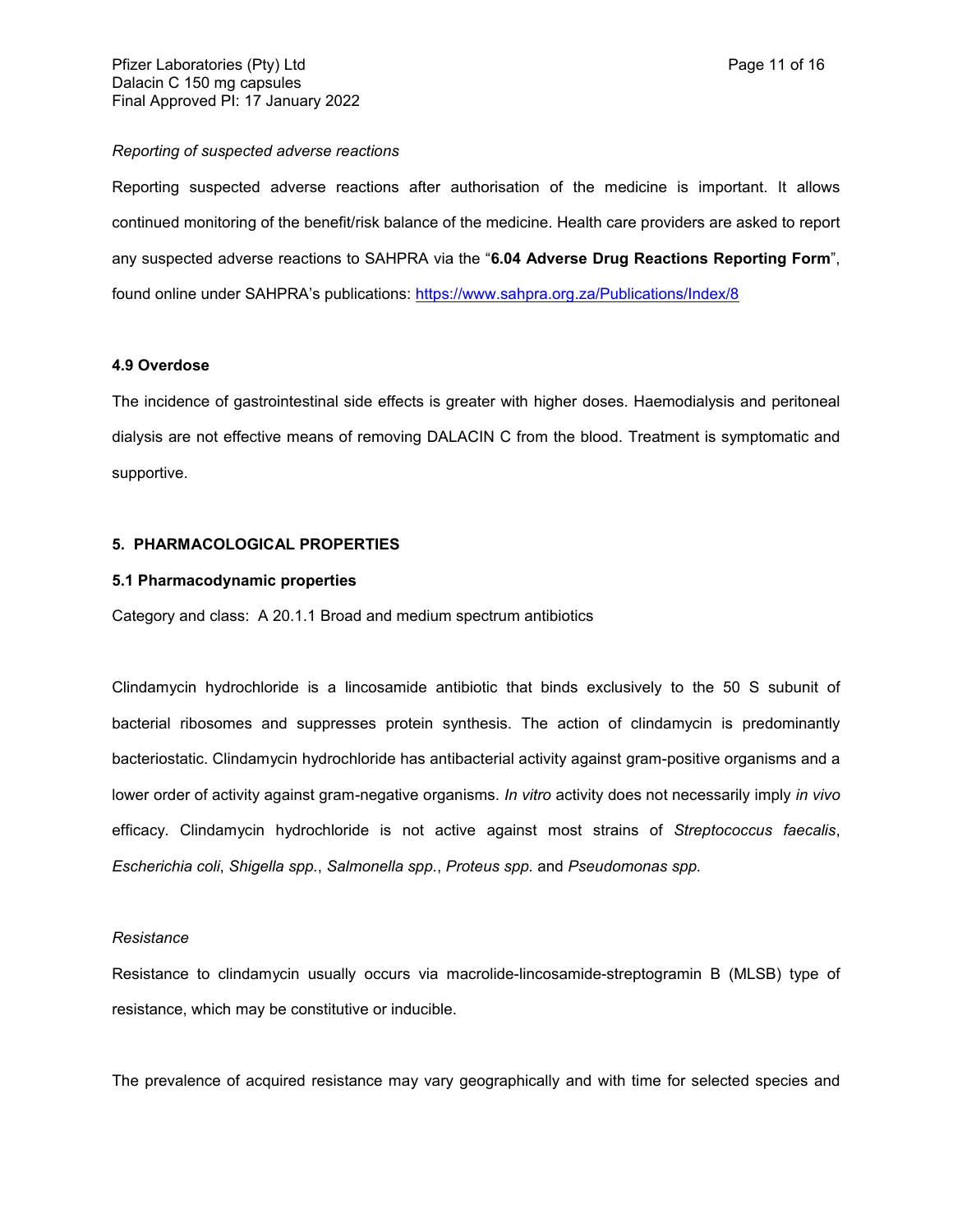local information on resistance is desirable, particularly when treating severe infections. As necessary, expert advice should be sought when local prevalence of resistance is such that the utility of the medicine in at least some types of infections is questionable.

Up to 50 % of methicillin-susceptible *Staphylococcus aureus* have been reported to be resistant to clindamycin in some areas. More than 90 % of methicillin-resistant *Staphylococcus aureus* (MRSA) are resistant to clindamycin and it should not be used while awaiting susceptibility test results if there is any suspicion of MRSA.

#### **5.2 Pharmacokinetic properties**

Clindamycin hydrochloride is rapidly absorbed after oral administration (peak blood levels occurred in 45 minutes). Bone and other body fluid levels are obtained rapidly. Absorption is almost complete (90 %); concentrations of 2 to 3 micrograms per mL occur within one hour after a 150 mg dose of clindamycin, with average concentrations of about 0,7 micrograms per mL after 6 hours. After doses of 300 and 600 mg peak plasma concentrations of 4 and 8 micrograms per mL, respectively, have been reported. Absorption is not significantly diminished by food in the stomach, but the rate of absorption may be reduced. Blood levels exceed the minimum inhibitory concentration (MIC) for most indicated organisms for at least six hours following administration of the usually recommended doses.

*In vitro* studies in human liver and intestinal microsomes indicated that clindamycin is predominantly oxidized by CYP3A4, with minor contribution from CYP3A5, to form clindamycin sulfoxide and a minor metabolite, N-desmethylclindamycin. The biological half-life is 2,4 hours.

About 10 % of a dose is excreted in the urine as active medicine or metabolites and about 4 % in the faeces; the remainder is excreted as inactive metabolites. Clindamycin is not effectively removed from the blood by dialysis.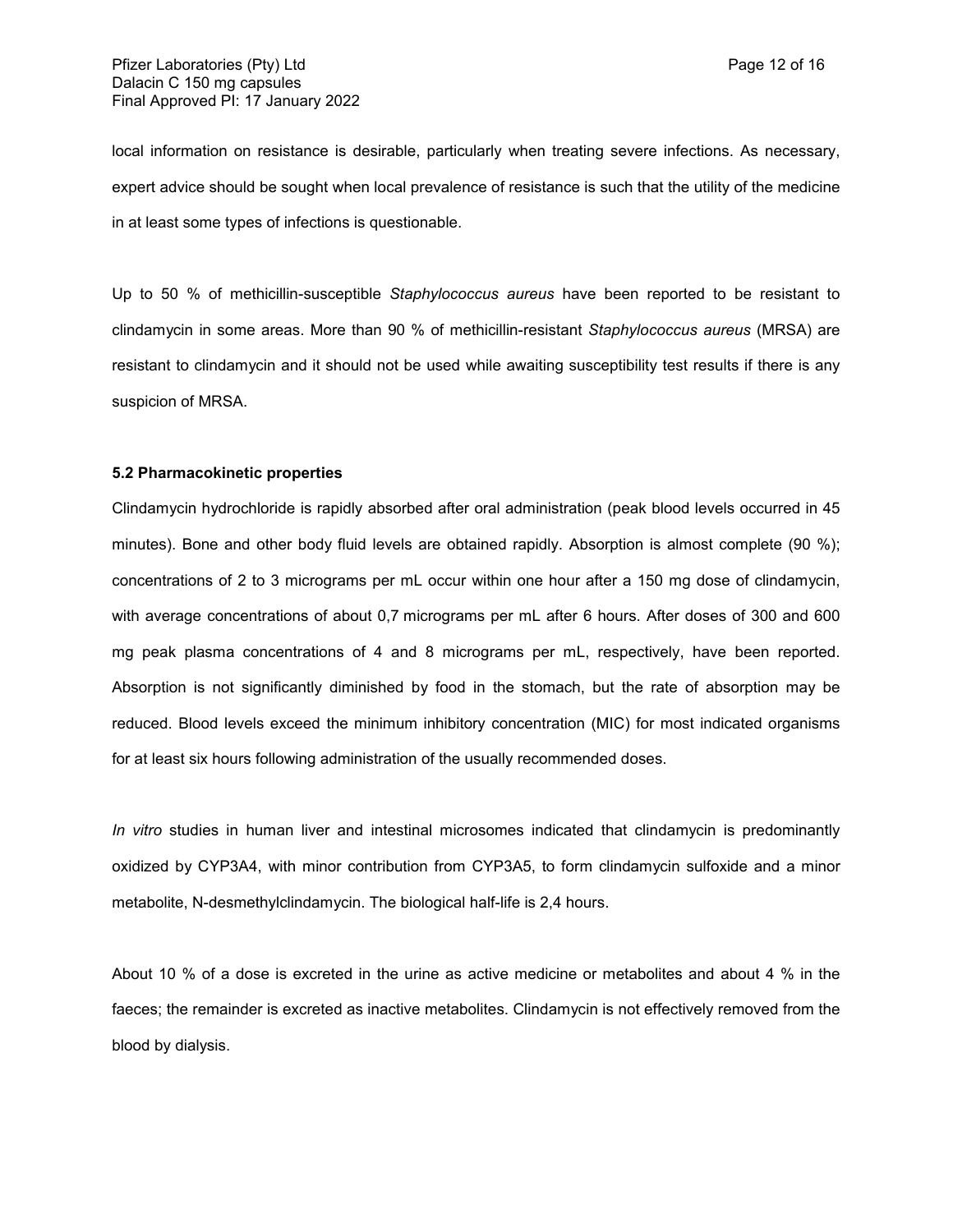#### *Renal impairment*

The pharmacokinetics of clindamycin were compared between subjects with normal renal function (n=4) and those with chronic renal failure during dialysis (n=4) and after dialysis (n=5). The half-life of clindamycin was 2,15 hours in the subjects with normal renal function, 1,85 hours during dialysis, and 1,58 hours after dialysis. Clindamycin is excreted normally in chronic renal failure and the clindamycin blood levels were not affected by haemodialysis. In another study, after a single intramuscular injection of 300 mg of clindamycin to 6 normal subjects and 6 patients during and after haemodialysis, clindamycin peak levels tended to be higher while the half-lives were shorter in the dialysis patients than in the normal subjects. Clindamycin concentrations at 6 hours post dose in normal subjects was 2,33 μg/mL, during haemodialysis 3,05 μg/mL and after haemodialysis 3,03 μg/mL, with the respective half-lives of 3,49, 2,15 and 2,83 hours. In five anuric patients, clindamycin serum concentrations at 12 hours post dose were 0,71 μg/mL during haemodialysis and 0,73 μg/mL during a non-dialysis interval, and the respective halflives (hours) of 3,14 and 3,36. Clindamycin pharmacokinetics are not affected by renal impairment and haemodialysis, therefore, dosage modification is not necessary in patients with renal impairment.

#### *Hepatic impairment*

The clearances for clindamycin following a single 600 mg intravenous (IV) dose in healthy adults (n=4), in patients with virus or medicine induced hepatitis (n=5) and in patients with chronic hepatocellular liver disease (n=8) were (mL/min/kg), respectively, 4,11±0,54, 2,64±1,47 and 2,19±1,18, and the respective elimination half-lives (hours) were 2,00 ±0,75, 4,41±1,67 and 4,96±1,89. Clindamycin exposure was approximately 2-fold higher; clearance was approximately 2-fold slower and elimination half-life was 2 fold longer in hepatic impairment patients compared to healthy adult subjects. This implies that pharmacokinetic parameters of clindamycin were comparable between those of patients with virus or medicine induced hepatitis and in patients with chronic hepatocellular liver disease. In another study, clindamycin 300 mg IV was given every 12 hours for 2 days in patients with acute hepatitis (n=7), chronic hepatitis (n=6), liver cirrhosis (n=9) and healthy adults (n=8). Clindamycin serum levels between the controls and acute and chronic hepatitis patients were not statistically significantly different. Whereas,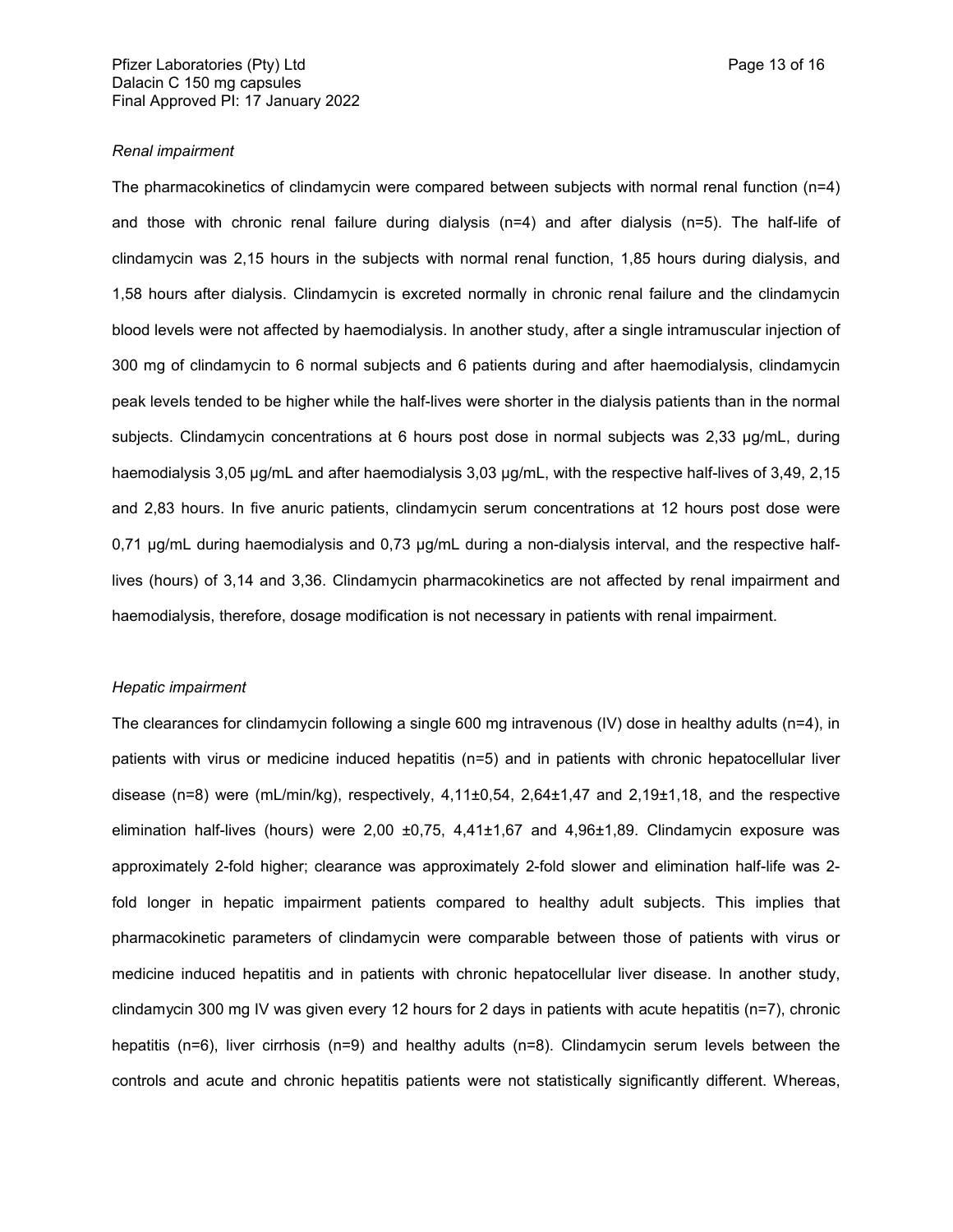Pfizer Laboratories (Pty) Ltd **Page 14 of 16** Page 14 of 16 Dalacin C 150 mg capsules Final Approved PI: 17 January 2022

clindamycin serum levels in liver cirrhosis patients were significantly higher than the control patients after both first and third dose, clindamycin elimination half-life was 1,8, 2,6, 2,1 and 2,5 hours in control, acute hepatitis, chronic hepatitis and liver cirrhosis patients, respectively. Although clindamycin half-life is prolonged in patients with moderate or severe liver disease, medicine accumulation is unlikely to occur when administered on an every-8-hour schedule. Thus, dosage modification is not necessary in patients with hepatic insufficiency.

# **6. PHARMACEUTICAL PARTICULARS**

**6.1 List of excipients** *Capsule contents* Lactose monohydrate Magnesium stearate Starch maize Talc *Capsule shell*

**Gelatin** 

Titanium dioxide

*Printing ink*

Black iron oxide

### **6.2 Incompatibilities**

Not applicable.

# **6.3 Shelf life**

36 months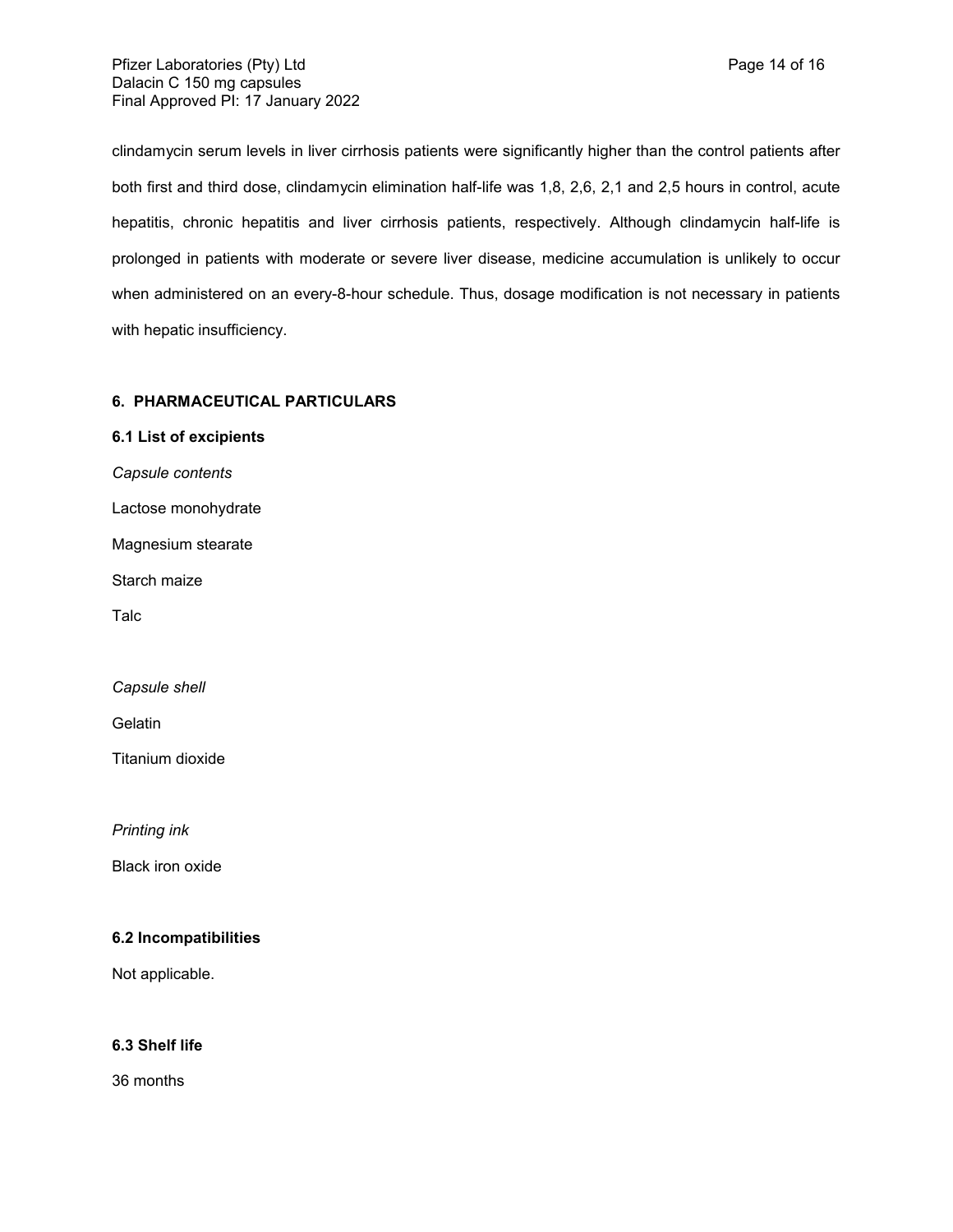# **6.4 Special precautions for storage**

Store at or below 30 °C.

# **6.5 Nature and contents of container**

DALACIN C 150 mg capsules are packed in glass bottles and blisters containing 20 and 100 capsules.

Not all pack sizes may be marketed.

### **6.6 Special precautions for disposal**

No special requirements.

### **7. HOLDER OF CERTIFICATE OF REGISTRATION**

Pfizer Laboratories (Pty) Ltd 85 Bute Lane

Sandton 2196

South Africa

Tel: +27(0)11 320 6000 / 0860 734 937 (Toll-free South Africa)

# **8. REGISTRATION NUMBER**

C/20.1.1/1

## **9. DATE OF FIRST AUTHORISATION**

07 August 1970

# **10. DATE OF REVISION OF THE TEXT**

17 January 2022